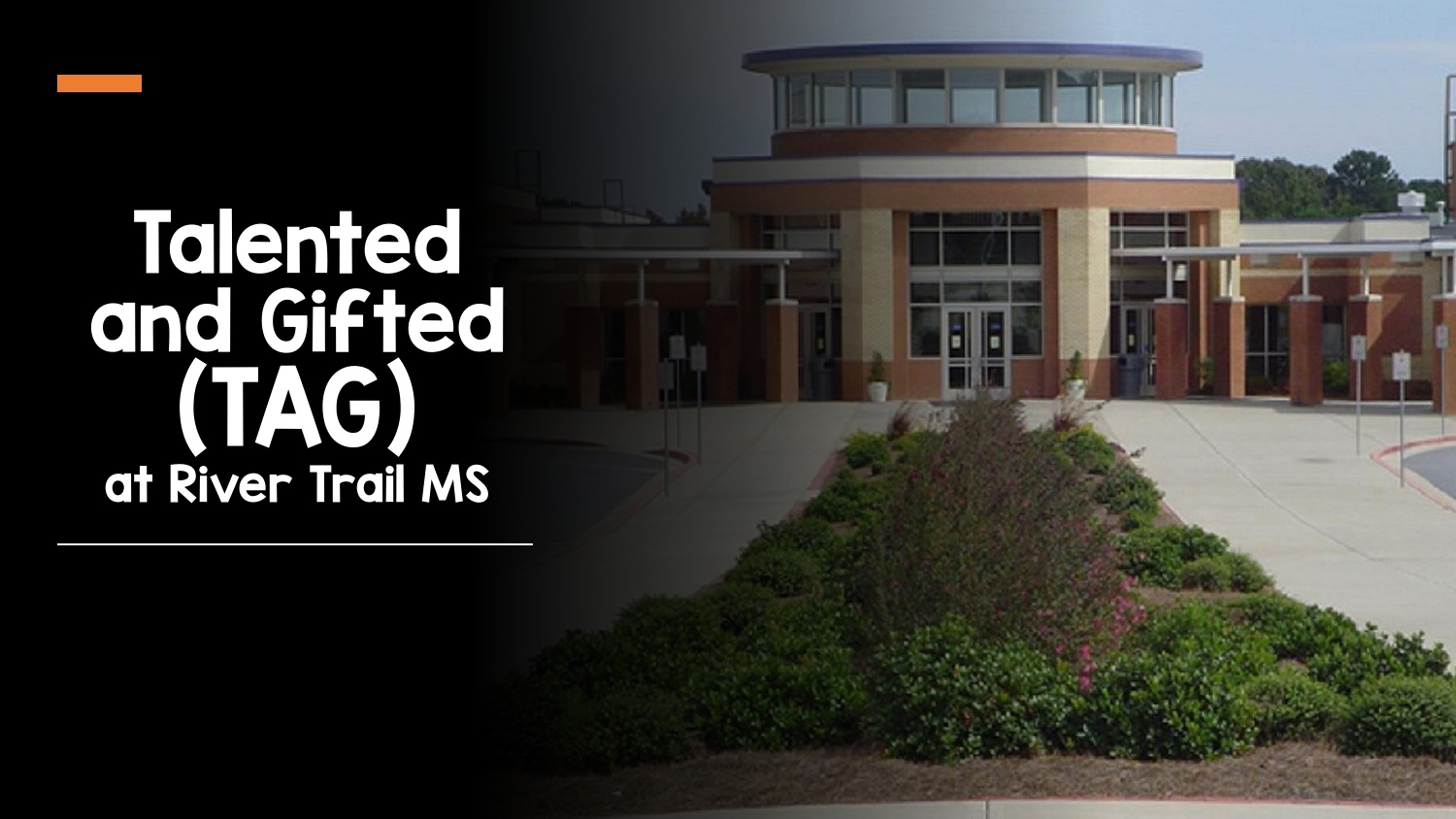### **Class Placements Initial Placement Criteria:**

TAG students are placed in Advanced or TAG classes based on several criteria:

• 5<sup>th</sup> Grade Teacher

Recommendation

• 90% or better average

in the Content Area

Achievement score in

the 90th Percentile or

better in a Content Area

• Stanford 10

#### **Alternative Placements:**

*(2 must be met)*

- 5<sup>th</sup> Grade Teacher Recommendation
- Cumulative Average of 90% or better in  $4<sup>th</sup>$  grade and  $1<sup>st</sup>$ semester of 5<sup>th</sup> Grade
- 90% or better on the Stanford 10 in Reading
- Final average of 80% or better in advanced math or language arts
- Work samples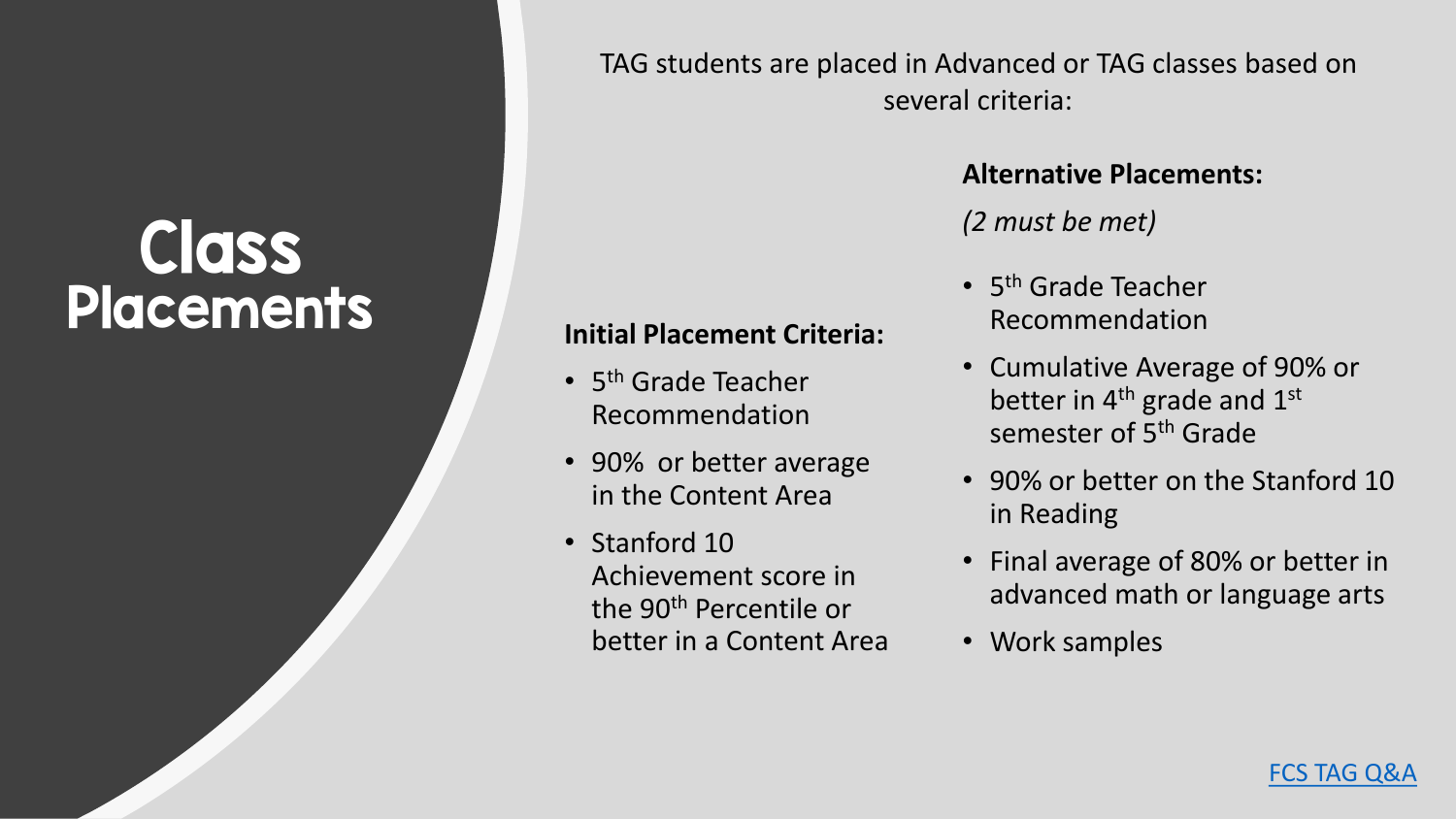### An Example Schedule



- Middle School is not a "pull" out" out program like elementary school.
- Students attend TAG classes every day in specific subject areas.
- Students could be in All Advanced and TAG classes or just 1 or 2.

1st Period: Wolfpack 2<sup>nd</sup> Period: Advanced ELA 3rd Period: TAG Science 4<sup>th</sup> Period: TAG Social Studies 5<sup>th</sup> Period: Math 6<sup>th</sup> Period: World Lang/Reading 7<sup>th</sup> Period: Connections 8<sup>th</sup> Period: Connections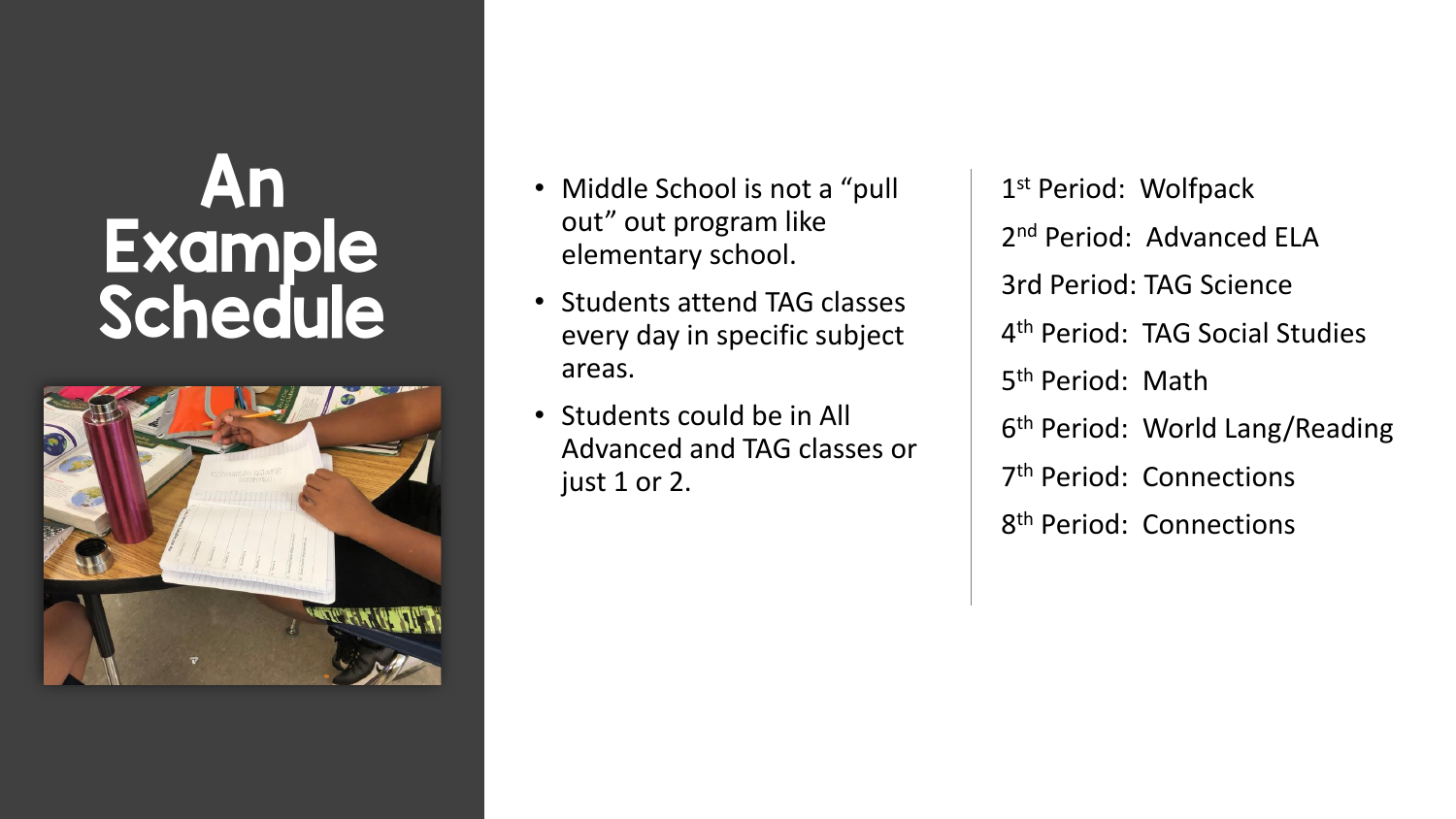### TAG Probation and Dismissal

- Students need to maintain an 80% average to avoid probation and dismissal.
- Every 4.5 weeks or sooner **Social Studies and Science** teachers contact parents of students who are close to the 80%.
- Every 9 weeks **Social Studies and Science**  teachers place students on probation if a student is below an 80%.
- Once a student is on probation for a subject, he/she must maintain an 80% average or higher **for each subsequent 9-week grading period of the academic year.**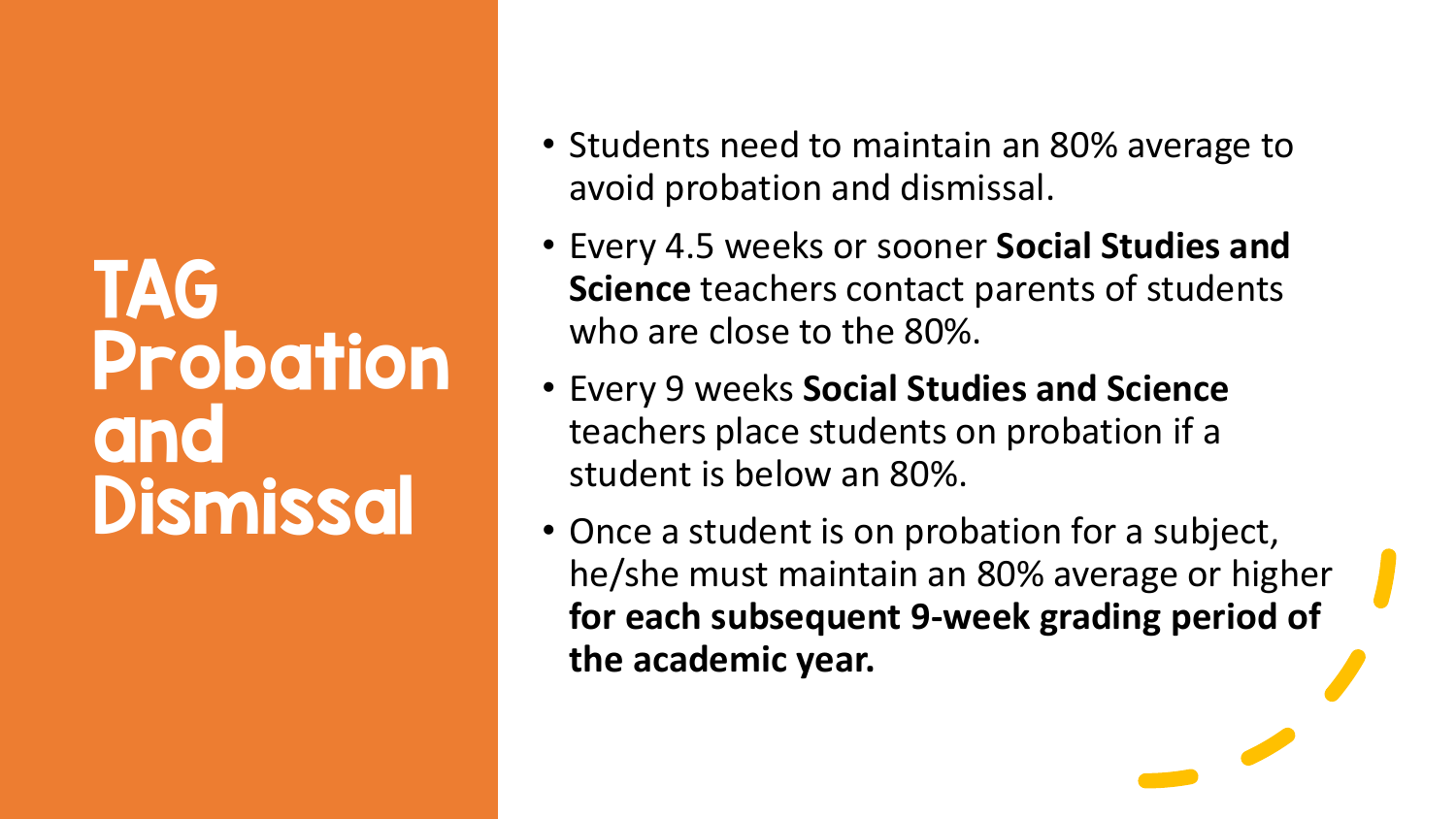# Dismissal

- If a student is not demonstrating progress in **Science or Social Studies**, he/she is moved to an on-level class for the next school year.
- **He/she may re-enter the TAG class the following year if he/she has demonstrated appropriate progress.**
- Math and ELA are based on the Fulton County continuum. If a student is not meeting the criteria for those classes, he/she can be placed in an appropriate level class.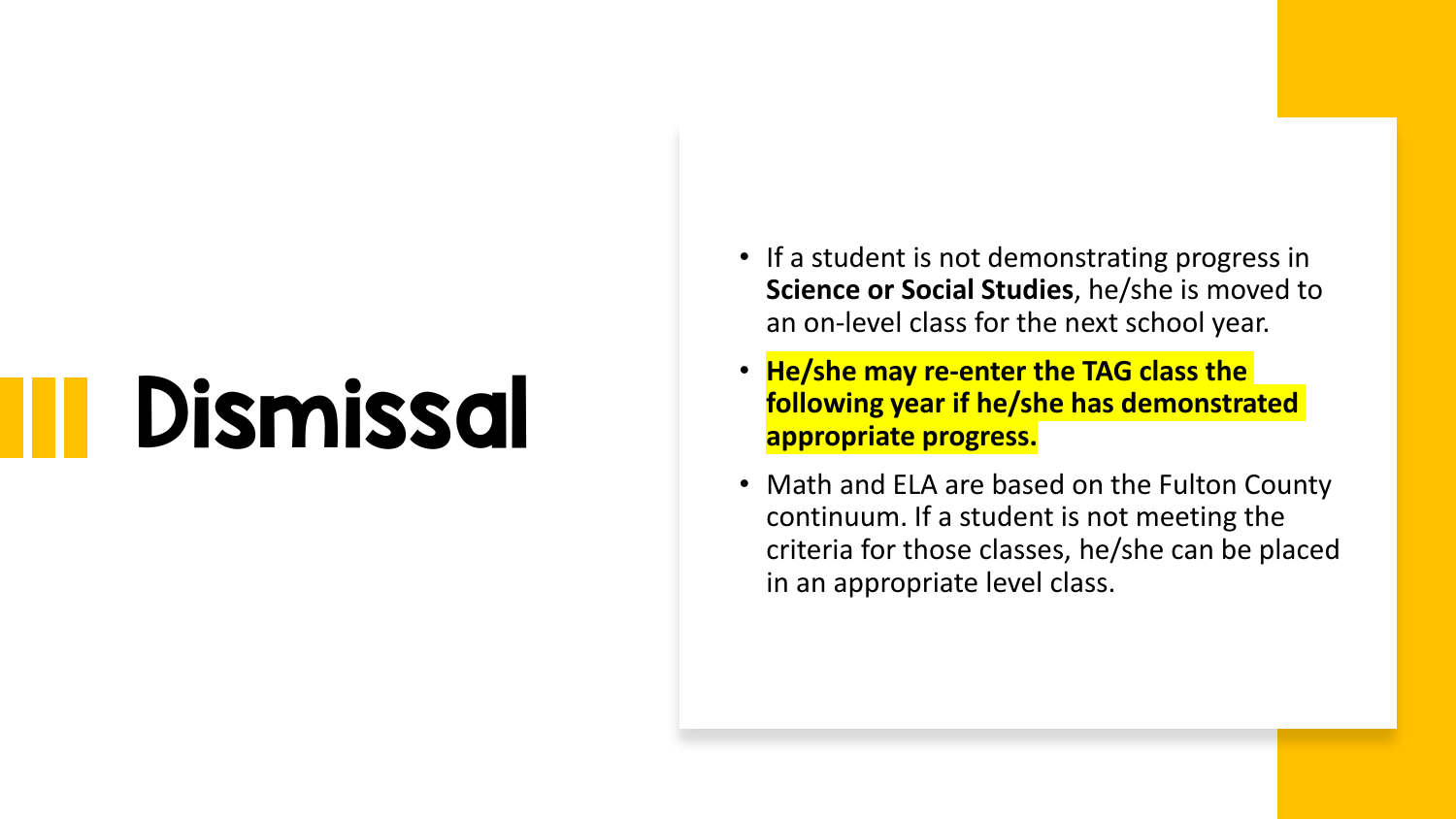### In the Spring, teachers review placements of students.

### TAG Annual Review

This is the time we look at moving students from:

On- Level Classes to Advanced or TAG Classes

Advanced or TAG Classes to On-Level Classes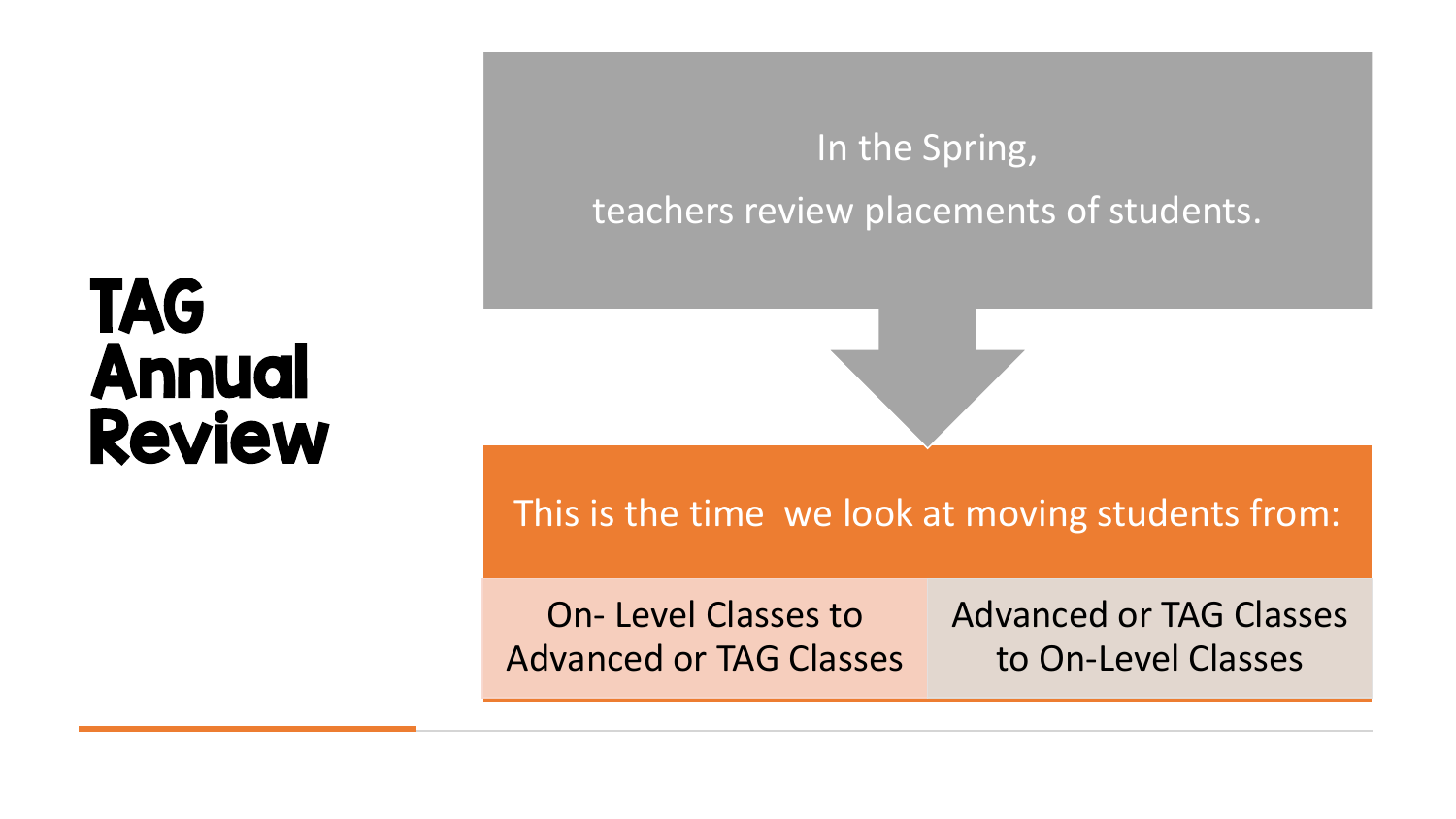# TAG



### **Higher Order Thinking Questions**

圝

Deeper Understanding of Concepts



Applying Concepts Beyond the Basics



Faster Pace

Projects

Complex Ideas